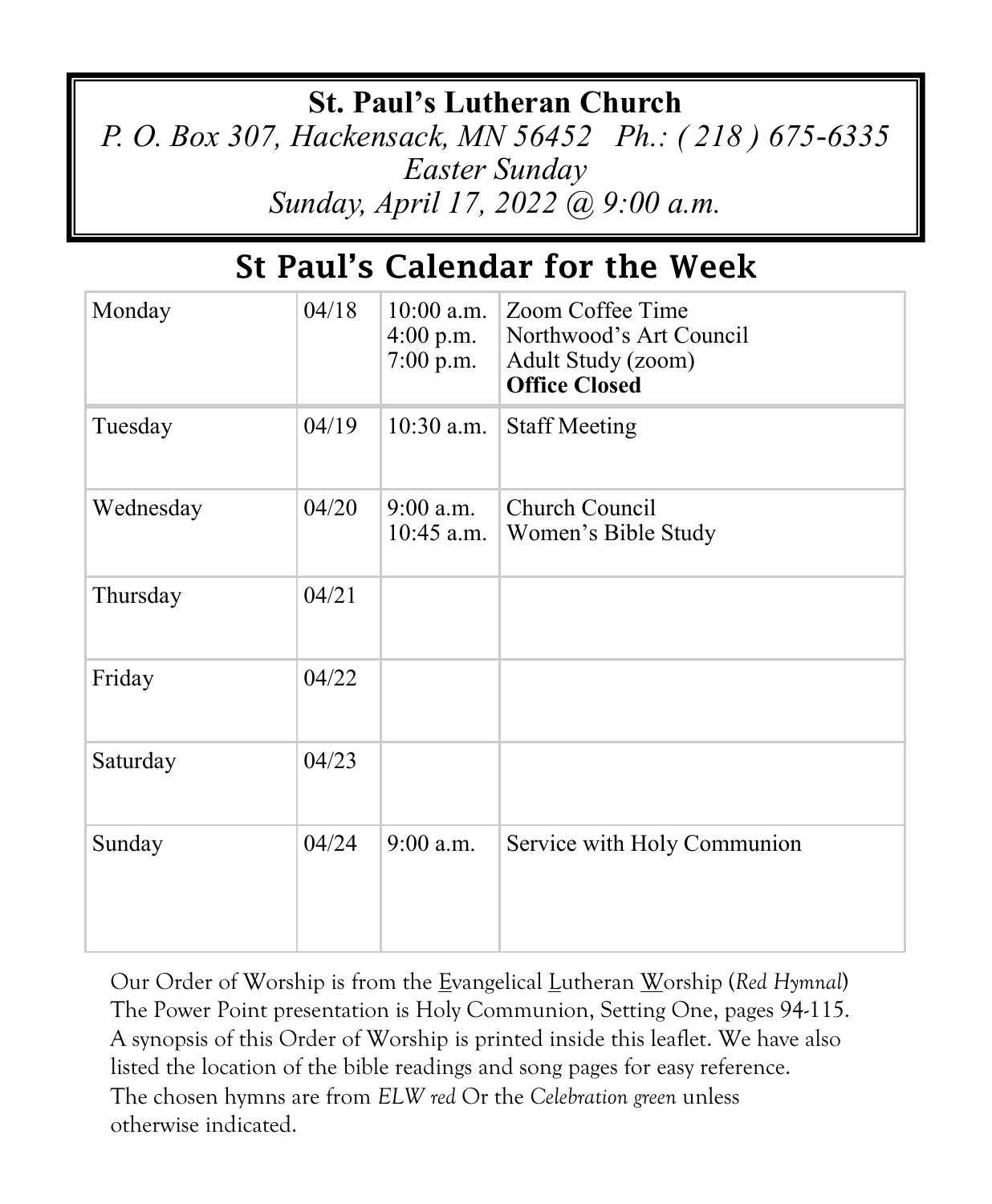# The Order of Worship

| <b>Confession and Forgiveness</b>              |                                            |                      |        |
|------------------------------------------------|--------------------------------------------|----------------------|--------|
| <b>Opening Hymn</b>                            | "Jesus Christ is Risen Today" Vs 1,2,4     | ELW (Red Hymnal)     | #365   |
| Kyrie                                          |                                            |                      | p. 98  |
| <b>Canticle of Praise</b>                      | "This is the Feast"                        |                      | p. 101 |
| <b>Prayer of the Day</b>                       | <u>Word</u>                                |                      |        |
| <b>First Reading</b>                           |                                            | Isa 65:17-25         |        |
| <b>Psalmody</b>                                |                                            | Psalm 118:1-2,14-24  |        |
| <b>Hymn of the Day</b>                         | "Chief of Sinners Though I be" Vs 1,2,4,5" | ELW (Red Hymnal)     | #609   |
| <b>Second Reading</b>                          |                                            | 1 Cor 15:19-26       |        |
| <b>Gospel Acclamation</b>                      |                                            |                      | p. 102 |
| Gospel                                         |                                            | Luke 24:1-12         |        |
| <b>Sermon</b>                                  |                                            | Pastor Leif Espeland |        |
| <b>Apostles' Creed/Prayers of Intercession</b> |                                            |                      |        |
| The Sharing of the Peace                       | Meal                                       |                      |        |
| <b>Offering</b>                                |                                            |                      |        |
| <b>Great Thanksgiving</b>                      |                                            | $p. 107-108$         |        |
| The Lord's Prayer                              |                                            |                      | p. 112 |
| <b>Communion</b>                               | "Lamb of God"                              |                      | p. 112 |
| <b>Distribution Hymn</b>                       | "Let All Things Now Living"                |                      | #881   |
| Prayer                                         | Sending                                    |                      |        |
| <b>Post Communion Blessing</b>                 |                                            |                      | p.114  |
| <b>Benediction</b>                             |                                            |                      |        |
| <b>Sending Song</b><br><b>Dismissal</b>        | "I Love to Tell the Story"                 | p. 115               | #661   |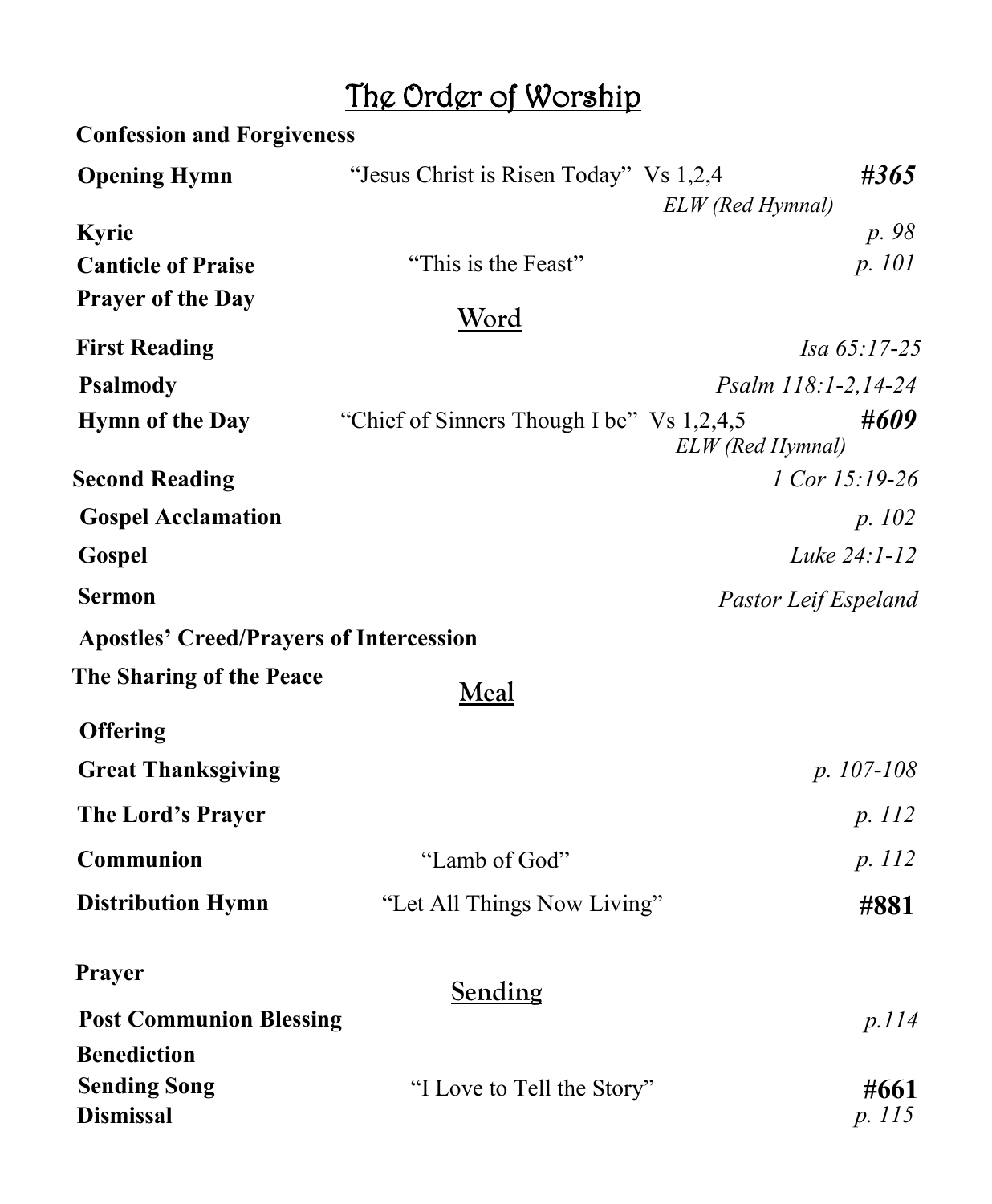#### *BUTTER BRAID FUNDRAISER*

Apple, Bavarian Crème, Blueberry Cream Cheese, Raspberry, Strawberry Cream Cheese and Caramel Rolls

These pastries are so easy to enjoy. Simply thaw them on your counter overnight, then bake for 30 minutes in the morning. It can't be easier, or more delicious! They are only \$13 per package. Please write a check or have correct change. They also make very nice gifts!



**It's Coffee Time!**



So many of us are missing just chatting with our friends over coffee. We have a solution! **Every Monday at 10:00 am we will hold a coffee zoom.** Call the office for the number, then grab your cup and sit down with your friends for a half hour visit. *See you there!* 

#### **Exercise Class @ Union Church Wednesdays**

10:00 –10:30 a.m. Low impact 10:30 –11:00 a.m. Cardio

For Info Contact Heidi 218 831-3927



A meeting is scheduled for May  $1<sup>st</sup>$  at 8:00 a.m.

Choir Practice starts May  $4<sup>th</sup>$  at 4:00 p.m.

We are in need of male voices!